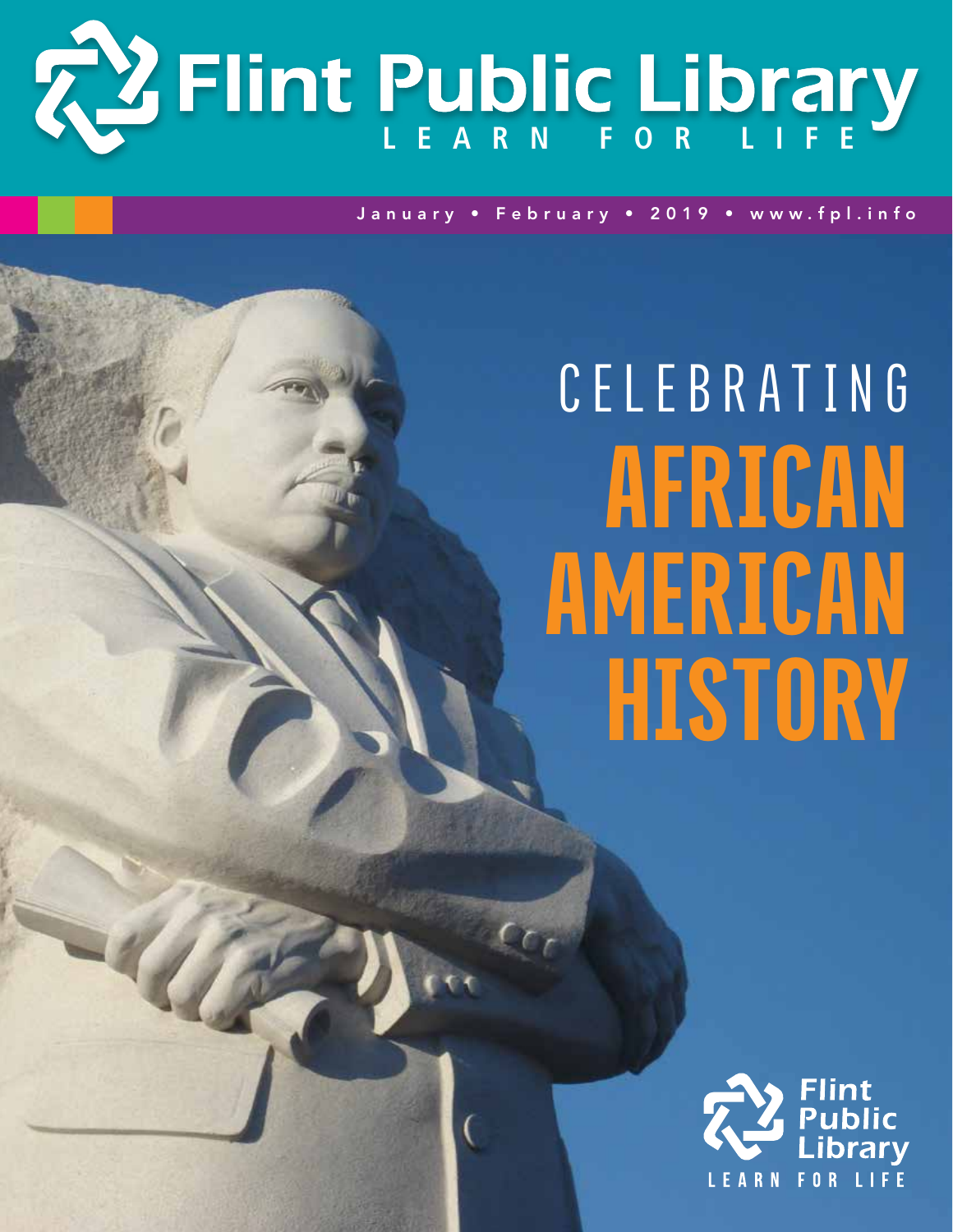# Volunteer Income Tax Assistance

## Saturdays, February 9, 16, 23, March 2, 9 16, 23

#### **Registration begins at 9am and ends when slots are full.**

VITA volunteers will provide income tax assistance to those with low to moderate incomes (\$50,000 or less) filing 2018 tax returns. No itemized deductions, business income, self-employed, or capital gains transactions).

Bring proof of income (W-2, 1099, SSI benefits), proof of identity (driver's license or state identification), and proof of

Social Security number (Social Security card preferred) for every family member being claimed.

Homeowners MUST bring their 2018 property tax statements for BOTH winter and summer property taxes to claim the property tax credit.

Those who purchased health insurance through the Healthcare Marketplace and received advanced premium payments MUST bring Form 1095-A.

and a free Book.



# **ONLINE: Winter Reading Program for all ages; Children/Teen/Adult**

## **When: February 15 – March 30, 2019**

The Winter Reading Challenge theme is WINTER!

Beginning February 15 you can register for the Winter Reading Challenge and compete for prizes, awards and complete the reading and online challenges!

Something for all ages! The Challenge runs until the end of school Spring Break—March 30, 2019! Look for the Winter Reading Challenge link from our webpage beginning February 15!

**Children (0-12):** Read 3 books and get a prize and a free Book.

## **The Flint District Library Board**

**Ms. Linda Pylypiw** *President*

**Mr. Brian Larkin** *Vice President*

**Mr. Jim Richardson** *Treasurer*

**Mrs. Reta Stanley** *Secretary*

### **Members:**

**Mr. Moses Bingham Ms. Kathy Jackson Mr. David McGhee**

**Mrs. Kay Schwartz**  *Director*

## **Flint Public Library**

**1026 E. Kearsley Street Flint, MI 48503 Phone: 810.232.7111 Fax: 810.249.2635**

### **Hours:**

**Tuesday – Thursday, 11am-8pm Friday – Satuday, 9am-6pm Closed Sunday and Monday**

# **Ask A Librarian!**

**Adults:** The Library will be awarding weekly prizes for your favorite winter pastime: reading! Read what you like or participate in fun,

Join the Library's GoodReads group, Flint Public Library Reads, for additional chances to earn points towards the drawings and to

interesting reading challenges.

connect with other readers.

Our expert Librarians can assist you onsite and on the go. email: Askus@fpl.info

**Teens (13-17):** Read 1 book and write a review of it to get a prize



# Get this program guide delivered directly to your Email:

Make sure we have your correct email to receive a link to the program guide and our Constant Contact communications regarding Library programs and services.

For more information on any of our programs see our website at www.fpl.info or our Facebook page.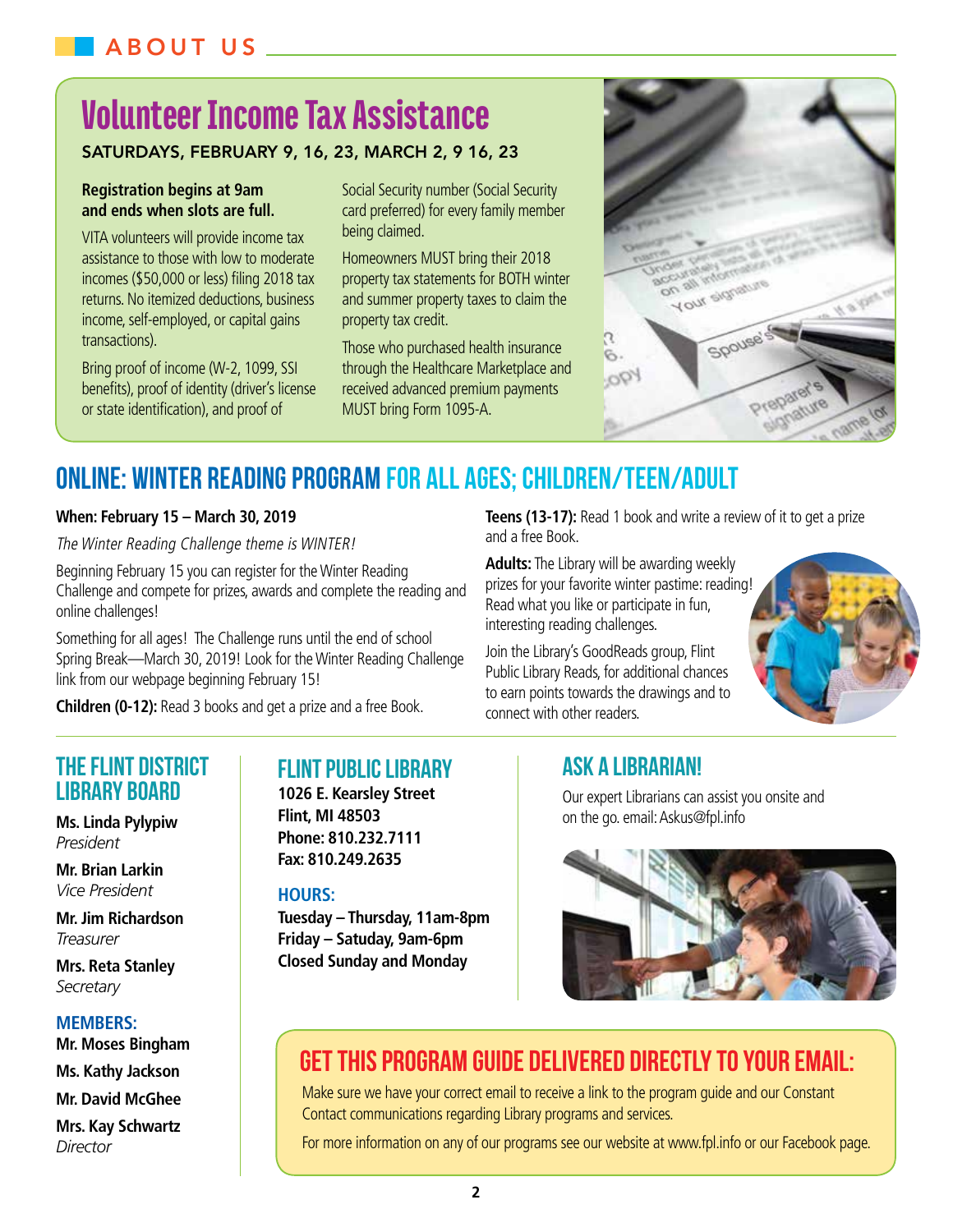# Every Child Ready to Read Story Times:

# Rhymes & Reading: Child and Parent Story Time (Ages 2-3)

### **Tuesdays at 5:30pm January 15, 22, 29, February 5, 12, 19**

Based on the "Every Child Ready to Read" five practices Talking ★ Singing ★ Reading ★ Writing ★ Playing Parents and caregivers be ready to engage with your child in this interactive story time with an introduction to Baby Yoga. Babies can come in their PJ's!





# Super Saturday Story Time:

## **Families with pre-k and elementary school age children Saturdays (6 weeks), 1pm**

A traditional story time for the family with an emphasis on helping children build reading skills. Tap and Tell is technology exploration for young children. Tell-A-Tail welcomes real live dogs who love to listen to children practice their reading skills.

| <b>DATE</b>        | <b>THEME</b>                                             |
|--------------------|----------------------------------------------------------|
| <b>January 5</b>   | Tap and Tell - explore color                             |
| <b>January 12</b>  | Winter - followed by Tell-A-Tail                         |
| <b>January 19</b>  | Tap and Tell - MLK birthday - followed by movie:         |
|                    | Selma Lord Selma                                         |
| <b>January 26</b>  | Polar Bears and Penguins                                 |
| <b>February 2</b>  | Tap and Tell - shadows and light                         |
| <b>February 9</b>  | Valentine's Day                                          |
| <b>February 16</b> | Tap and Tell - National Children's Dental Health Month - |
|                    | followed by Tell-A-Tail                                  |
| <b>February 23</b> | African American Story Time followed by a related craft  |

# STEAM SATURDAYS StudiOH! SATURDAYS @ 2PM Learn • create • make @ FPL SECOND GRADE AND UP

## **Drop-In, no registration required**

Explore and build using science, technology, engineering, art and math (STEAM)

**January 26** – Rube Goldberg Machines **February 2** – Sound **February 9** – Wind Power

# **African American Story Time with Miss Brenda**

## **Saturday, February 23, 1pm**

Retired children's librarian and professional storyteller, Brenda Harris shares tales from African American culture.



# **Sensory Exploration for Ages 1-4** Little Explorers:

## **Saturday, January 19, February 16, Noon-1pm**

Come get messy with us as we explore our five senses! We will have a variety of sensory stations with activities such as sand, water balls, play-doh, and more! Dress accordingly, as clothes may get dirty. This is a program for young children, 1-4yrs., with parental supervision. We will also offer a baby-centered play area with age appropriate baby toys and activities.







## **Disney's Selma Lord Selma**  (run time 89 minutes)

In 1965 Alabama, an 11 year old girl (Jurnee Smollett) is touched by a speech by Martin Luther King, Jr. (Clifton Powell) and becomes a devout follower. But her resolution is tested when she joins others in the famed march from Selma to Montgomery.

SPONSORED BY

**J**UnitedHealthcare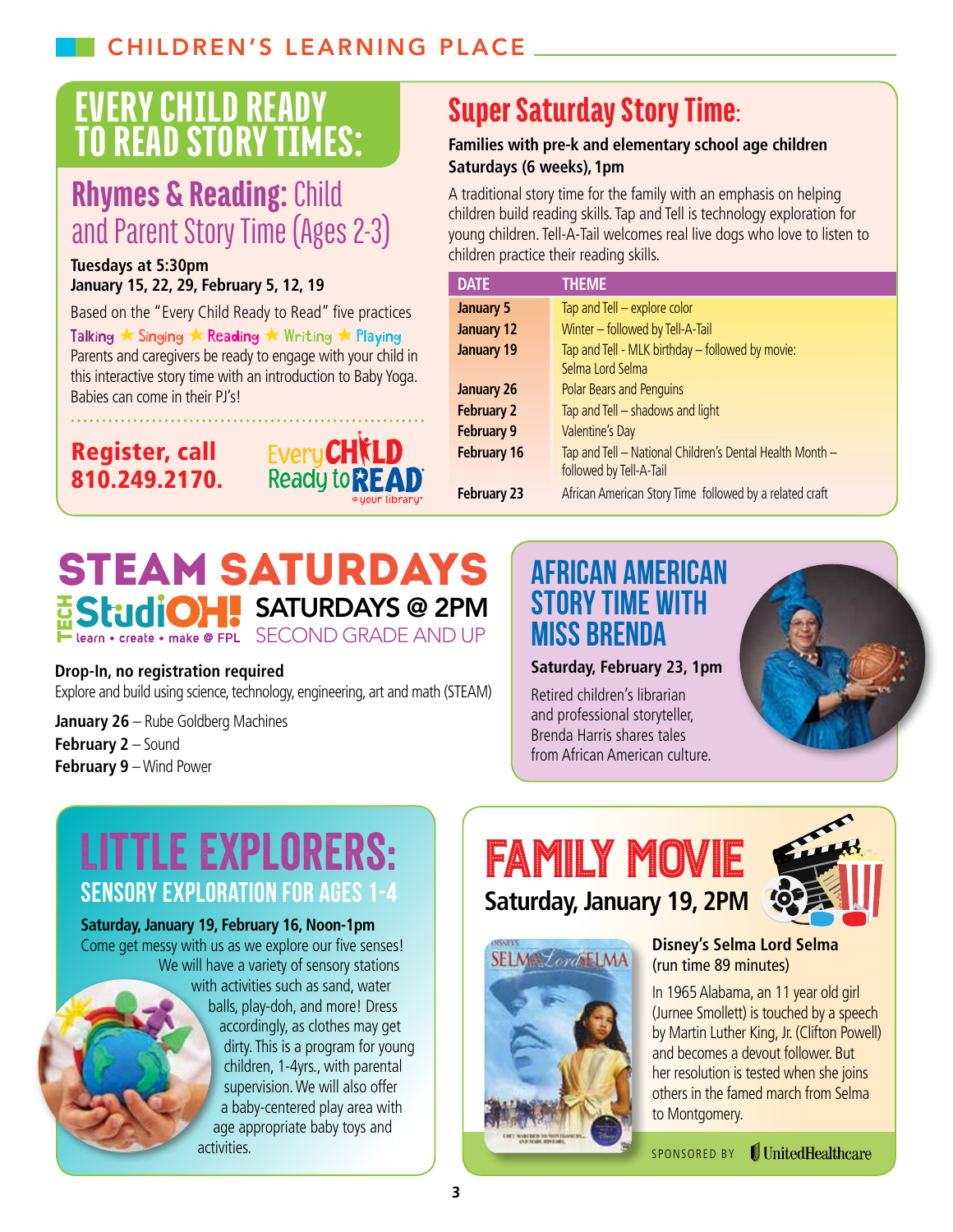# **TEENZONE**

# **EStudiOH. Tearn • create • make @ FPL**

# Saturdays with Steve – Minecraft @ FPL (Ages 12-17) Call810.249**.**2569to register.

#### **Saturday, January 12 and February 2 & 23 NEW START TIME FORADVANCED PLAYERS**

## **3pm – Advanced Minecraft**

Learn how to modify Minecraft through code! Get started in computer coding by redesigning your Minecraft experience. **Call 810.249.2569 to register.**





# Studion - create - make @ FPL OPEN HOUSE



### **Saturday, January 26 & February 16, 3-5pm**

Drop in and see what's happening in the Tech StudiOH! Explore some of our digital programming and play some video games - both new and retro! Also a great time to work on Minecraft coding or game design. (Families or ages 10+)

# NEW PROGRAM: GAME DESIGN (Ages 12-17)

## **Saturday, January 19 & February 9, 3-5pm**

Work with the Unity engine to create your own challenging levels within a pre-made game, similar to Super Mario or other platforms. No coding required! **Call 810.249.2569 to register.**

# Schedule your Afterschool Group to experience tech studio!

Interested in technology programming as fun activities using computers, tablets and other digital tools for your afterschool or youth group? Contact Rick Dunning, Digital Initiatives Manager, at 810.249.2452 to set up a visit to the library or we can bring a Tech StudiOH! experience to your location.

# teen social justice book club **Ages 13-17 (12 with permission)**

## **Last Thursday of the Month, 4:30-5:30pm, Room 204**

Read the book for the month and come join us as we discuss the book, its major themes, and how we see them impacting the world around us.



## **January 31 – Wonder by R.J. Palacio**

August Pullman is a 10-year-old boy who likes Star Wars and Xbox, ordinary except for his jarring facial anomalies. Homeschooled all his life, August heads to public school for fifth grade and he is not the only

one changed by the experience.

## **February 28 – X by Ilyasah Shabazz**

Cowritten by Malcolm X's daughter, this riveting and revealing novel follows the formative years of the man whose words and actions shook the world.





# **Tween Teen Writers Workshop**  (ages 11-17)

## Tuesdays, 4:30-6pm January 8 & 22 • February 5 & 19

Learn about literature, writing, publishing and critiquing and share your work with teen peers.

Facilitaed by Connor Coyne author and director of Flint's Gothic Funk Press. **Drop-in or register at 810.249.2569.**

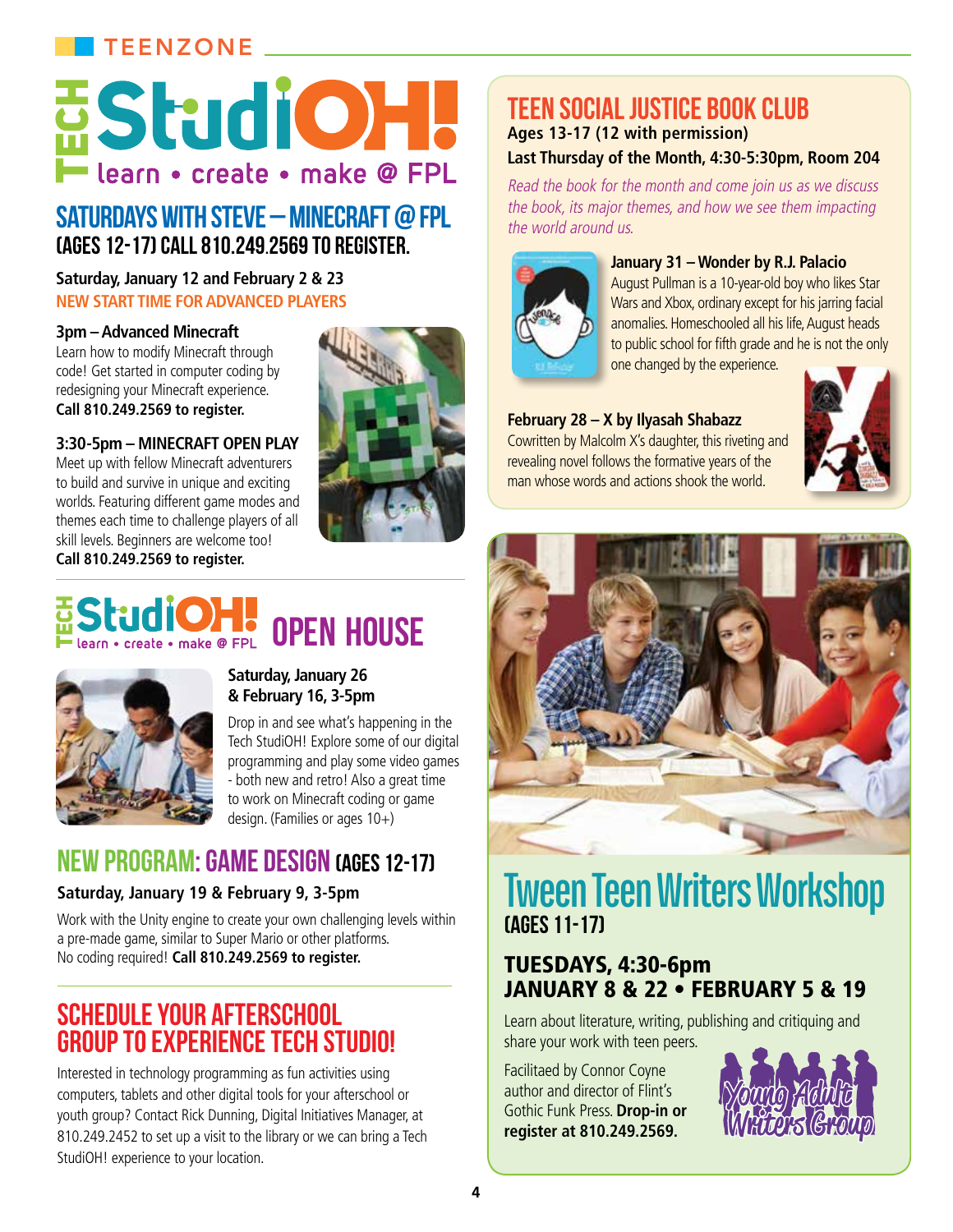# Martin Luther King Day



# **Dr. Martin Luther King Jr. Day** Monday, January 21, 2019

# Library Open: 9am – 6pm Community Celebration: 2pm

Community Celebration at the Flint Public Library and the Flint Institute of Arts.

The celebration begins at noon with the Flint Institute is galleries open free of charge for all visitors until 5pm. he celebration begins at noon with the Flint Institute of Arts (FIA)

The FPL also offers a family craft activity at 1pm for children and parents to create a Peace Dove banner to hang at home.

At 2pm the Flint Public Library (FPL) presents its annual community celebration dedicated to the life and work of Dr. Reverend Martin Luther King, Jr. Now in its 34th year, the program will have a new look.

Our keynote speaker is Dr. Gail C. Christopher (Washington DC), who recently retired from her role as Senior Advisor and Vice President

> at the W.K. Kellogg Foundation, where she was the driving force behind two key initiatives – America Healing and Truth, Racial Healing and Transformation (TRHT). She is an award-winning social change expert known for her pioneering work to



*Dr. Gail C. Christopher*

infuse holistic health and diversity concepts into public sector programs and policy discourse. In addition, she is the founder of the Ntianu Center for Nature and Healing. Come hear Dr. Christopher's message of healing for Flint.



The Community Foundation of Greater Flint is sponsoring Dr. Christopher's visit and has been involved in presenting visioning sessions and oneon-one conversations throughout the community in partnership with the W.K. Kellogg Foundation. The

goal has been to find shared truths and to understand and appreciate our common humanity. In addition, the sessions explored what the Flint area could look like if we "jettison the historic and contemporary beliefs in a hierarchy of human value."

The event's Master of Ceremony will be Matt Franklin, anchor at ABC12. Flint duo, K&A (vocalist Adam Baker and pianist Katai Harris) vwill provide musical entertainment. Drum calls and excerpts from MLK speeches will be performed by the Gamma Delta Kudos sponsored by the National Sorority of Phi Delta Kappa followed by a performance by Creative Expressions Dance Studio.



*Matt Franklin*

The celebration continues at the Flint Institute of Arts with light treats, open galleries and a Free Family Activity from 4-5pm. Come and check us out!

# **BOOKED FOR LUNCH '**

**A \$500 House in Detroit: Rebuilding an Abandoned Home and an American City** *by Drew Philp*



Philp, an idealistic college student from a working-class Michigan family, decides to live where he can make a difference. He sets his sights on Detroit, the failed metropolis of abandoned buildings, widespread poverty, and rampant crime. Arriving with no job, no friends, and no money, Philp buys a ramshackle house for five hundred dollars in the east side neighborhood known

as Poletown. The roomy Queen Anne he now owns is little more than a clapboard shell on a crumbling brick foundation, missing windows, heat, water, electricity, and a functional roof.

Bring your lunch and join us the 4th Wednesday, 12:30pm, for a book discussion with a Michigan author. Books will be available for sale and signing.

## **January 23, 12:30pm February 27, 12:30pm**

**The Page Fence Giants: A History of Black Baseball's Pioneering Champions** *by Mitch Lutzke*



The Page Fence Giants, an all-star black baseball club sponsored by a woven-wire fence company in Adrian, Michigan, graced the diamond in the 1890s. Formed through a partnership between black and white boosters, the team's respectable four-year run was an early integration success – before integration was phased out decades ahead of Jackie Robinson's 1947 debut, and the growing Jim Crow sentiment

blocked the Page Fence Giant's best talent from the major leagues. This book tells the story of a long-ignored team at the close of the 19th century, whose Hall of Famer second baseman Sol White was but one of their best players.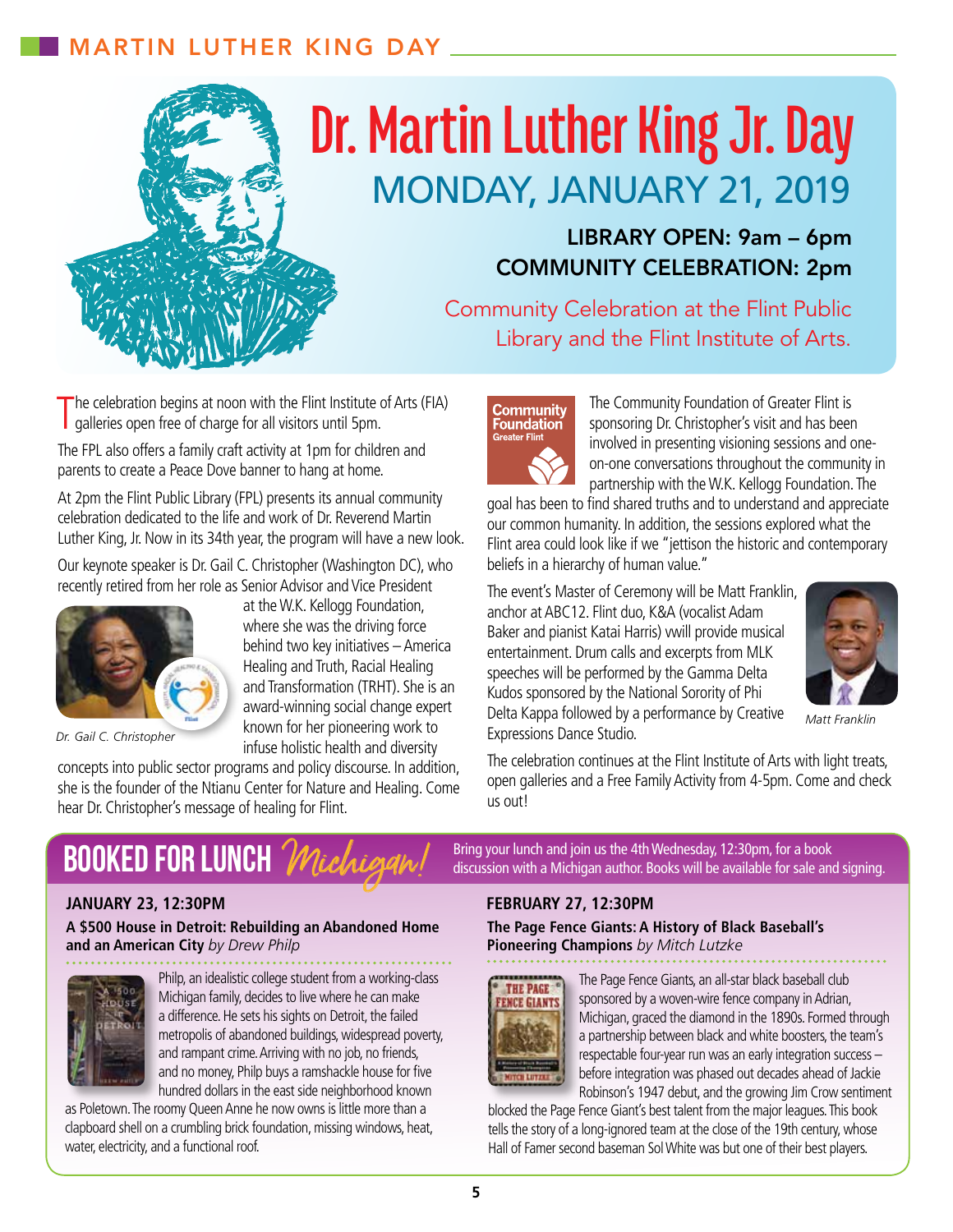# **African American History Month Programs**

- **February 1 Family Movie:** Annie (1hr. 58 min.), 3:30pm
- **February 5 Greater Flint African American Sports Hall of Fame:** Announcement Reception, 5:30-7pm Announcement reception

co-sponsored by McLaren

**Call 810.659.4693 for tickets.**

be held March 24, Genesys, 4pm, tickets \$45.

**February 8 Family Movie:** The Princess and the Frog (1hr. 38 min.), 3:30pm **February 15 Family Movie:** Akeelah and the Bee (1hr. 52 min.), 3:30pm **February 22 Family Movie:** Disney's Perfect Harmony (1hr. 33 min.), 3:30pm



 $\mathbb I$  United Healthcare

#### **February 23 Saturday After Hours Concert:**

Smooth Operation Project, 6:30pm Blending the sounds of funk, jazz and R&B, enjoy a diverse group of musicians based in Flint known as the Smooth Operation Project.

**February 28 Author Visit:** Stephen Mack Jones, 6pm Stephen Mack Jones is a published poet, award-winning playwright, and recipient of the prestigious Kresge Arts in Detroit Literary Fellowship. He is the author of the critically acclaimed August Snow series which is about a former Detroit policeman who uses his wealth to bring back his neighborhood and settle old scores.



Book signing and sales to follow presentation.

# $FXHIBITS:$

M ovies sponsored by :

# **A Proud Heritage:**



The Flint Pan-Hellenic Council January 15 – February 23, 2019 Second Floor flat and upright cases

Exhibit prepared by local graduate chapters of African American service sororities and fraternities highlighting their history and impact on our community.

## **Alpha Kappa Alpha Sorority**, **Inc.,** Zeta Beta Omega Chapter **Alpha Phi Alpha Fraternity**, **Inc.,** Epsilon Upsilon Lambda Chapter **Delta Sigma Theta Sorority, Inc.,** Flint Alumnae Chapter **Kappa Alpha Psi Fraternity**, **Inc.,** Flint Alumni Chapter **Omega Psi Phi Fraternity, Inc.,** Omicron Rho Chapter **Phi Beta Sigma Fraternity, Inc.,** Iota Beta Sigma Chapter **Zeta Phi Beta Sorority Inc**., Zeta Beta Zeta Chapter

# **The Pierians, Inc., "This is Us: Our Youth, Generation Z"**

**Meet the Artists Reception: Saturday, January 26, 2pm** See the exhibit through February 28th



Meet these young emerging artists from our community, including students from YouthQuest, Boys and Girls Club (A Vegetable Consciousness Project of the Planted Kingdom), the Chosen Few Arts Project and the Sylvester Broome Empowerment Village News Movement (a youth journalism program), Powers Catholic High School and the International Academy of Flint.

## THE MOTT-WARSH COLLECTION

## **January 2019 – April 2019**

**Children's Room -** Watercolor Paintings from the Mott-Warsh Collection

**2nd Floor Gallery -** Recent Acquisitions

from the Mott-Warsh Collection



**Reading Room -** El Anatsui, Still More Came Back, 2005, Found objects

The Mott-Warsh Collection, based in Flint, Michigan, is a private collection of fine art created by artists of the African diaspora. The Mott-Warsh Collection lends collection items to Flint-based public institutions and nationally touring museum and college exhibitions.

**Visit the MW Gallery, 111 E. Court St. Suite 2C, Flint. Call 810.767.3989 for hours and information.**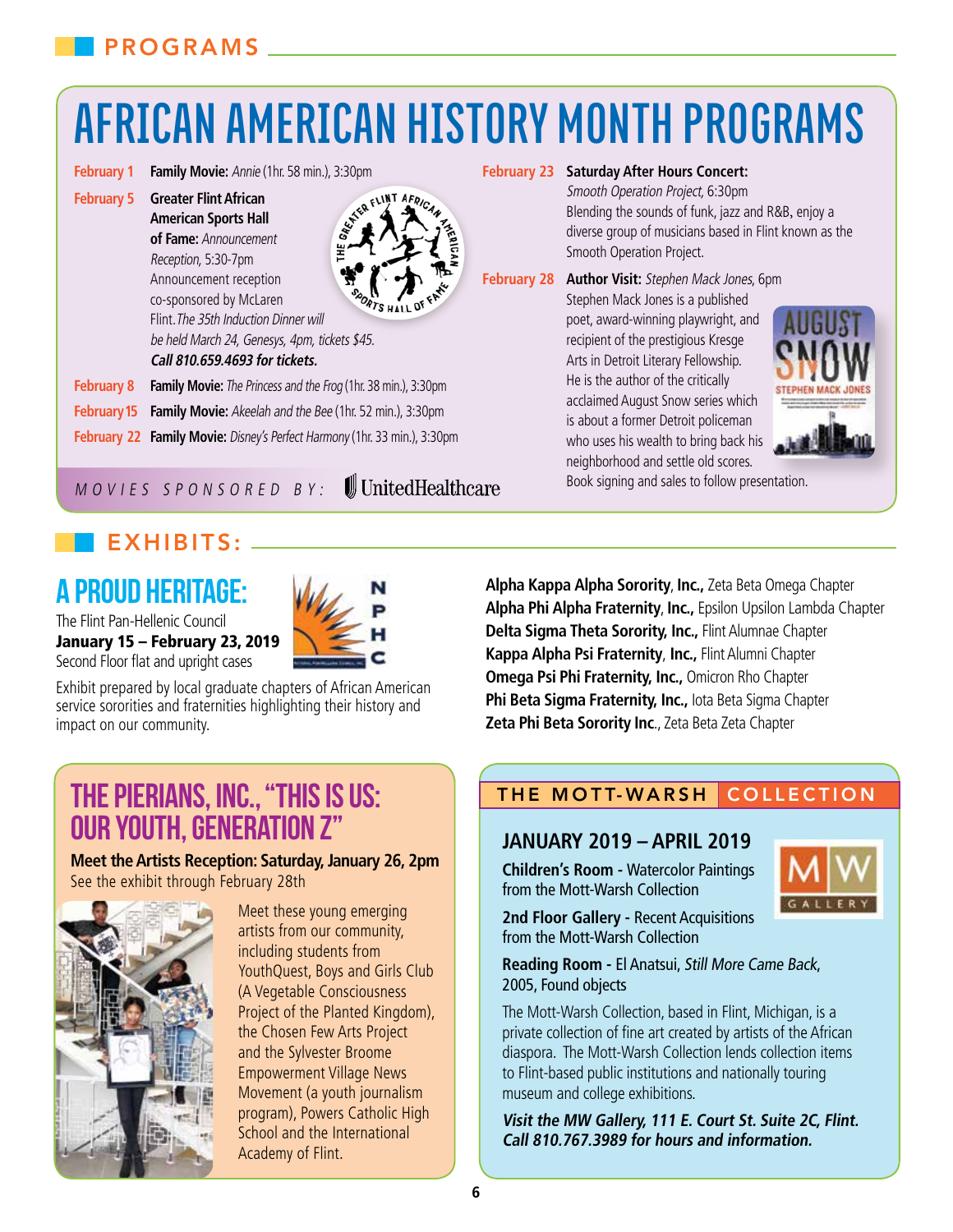# Programs

# community read

## **Demolition Means Progress:**

Flint, Michigan, and the Fate of the American Metropolis **Saturday, January 12, 11am-1pm**



#### WITH THE AUTHOR **Andrew R. Highsmith**

In 1997, after General Motors shuttered

a massive complex of factories in the gritty industrial city of Flint, Michigan, signs were placed around the empty facility reading, "Demolition Means Progress," suggesting that the struggling metropolis could not move forward to greatness until the old plants met the wrecking ball. Much more than a trite corporate slogan, the phrase encapsulates the operating ethos of the nation's metropolitan leadership from at least the 1930s to the present. What is your viewpoint? Come and discuss these ideas with your community and the author.



Books available for check-out and download! Check the Library's website for availability! This is a Community Read event. Discussion of the book will continue monthly through June 8 at various locations. Community Read sponsors are The Flint and Genesee Literacy Network, Flint ReCAST and the University of Michigan-Flint.

Andrew R. Highsmith





# **Book Drop-Off**

## **Saturdays 10am-NOON at the FPL garage January 5 & February 2**

Time to go through your books, cds, vinyl, dvd's and donate them to the library. Get a receipt for your donation.

# **Fiction Only Book Club**

## **January 16, Noon**

Imagine Me Gone by Adam Haslett

A ferociously intimate story of a family facing the ultimate question: how far will we go to save the people we love the most?



## **February 20, Noon**

August Snow by Stephen Mack Jones



Tough, smart, and struggling to stay alive, August Snow is the embodiment of Detroit. The son of an African-American father and a Mexican-American mother, August grew up in the city's Mexican-town and joined the police force only to be drummed out by a conspiracy of corrupt cops and politicians. But August fought back; he took on the city

and got himself a \$12 million wrongful dismissal settlement that left him low on friends. He has just returned to the house he grew up in after a year away, and quickly learns he has many scores to settle. Meet the author, February 28, 6pm.

# **Armchair Traveler**

## **Tuesdays at 12:15pm**

Take a visual vacation. See a travelogue film!

| <b>January 8</b>   | <b>Under The Radar</b>               |
|--------------------|--------------------------------------|
| <b>January 15</b>  | Malta                                |
| <b>January 22</b>  | <b>Brava Italia Proud Traditions</b> |
| <b>January 29</b>  | The Beautiful Lives (Italy)          |
| <b>February 5</b>  | The Underground Rail Road            |
| <b>February 12</b> | The Eternal Country                  |
| <b>February 19</b> | Victoria Falls                       |
| <b>February 26</b> | Drakensberg & Barrier of Spears      |



# **Chess for Everyone!**

All ages and skill levels welcome **3:30-5:30pm, January 5 & January 19, February 2 and February 16**



# **flint area public affairs forum**

**Tuesday, January 15, 5:30pm** "Bringing Back Civility: Engaging in an Era of Social Media"